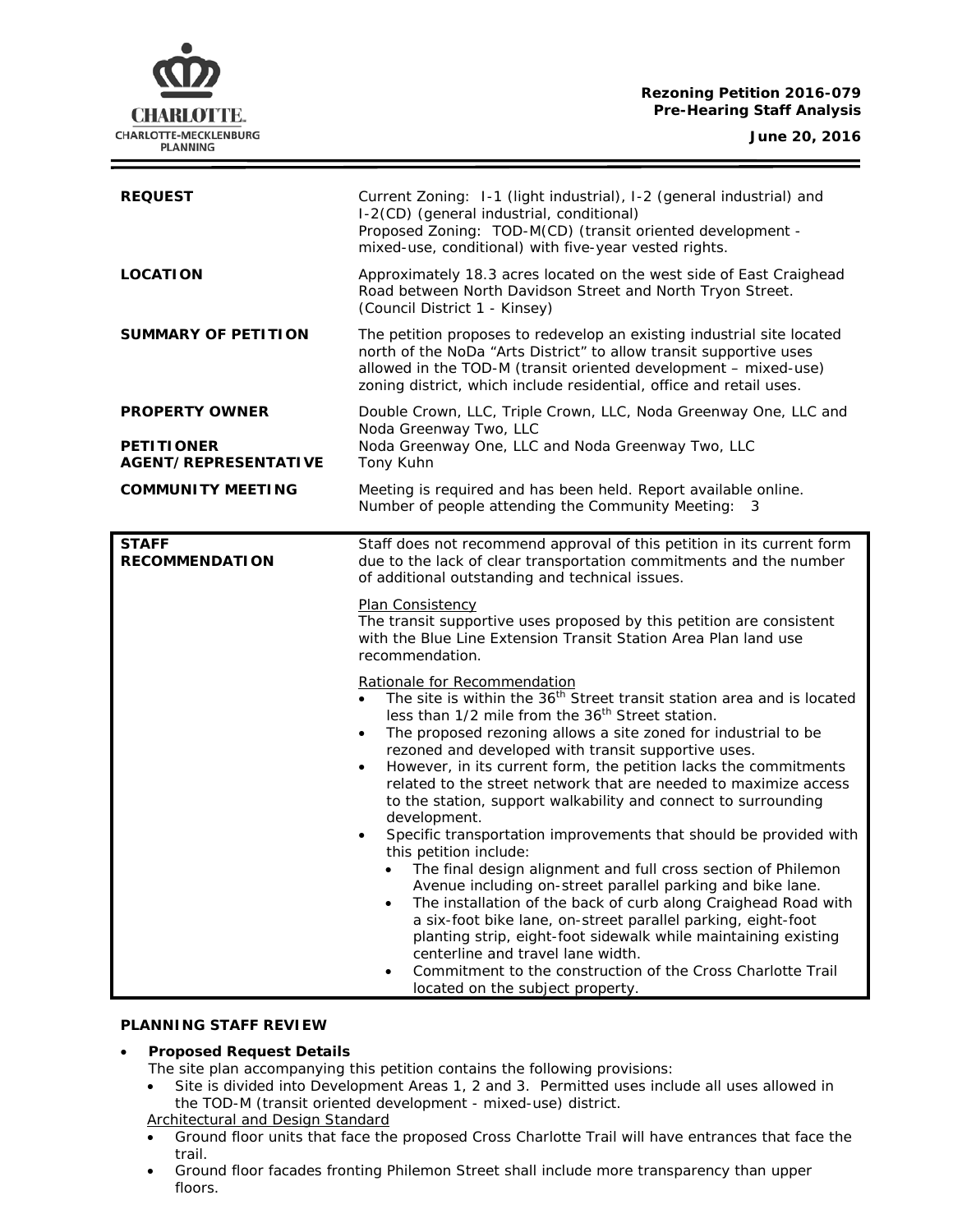- All building frontage on Philemon Avenue will be leasable and usable space.
- Townhome units will have usable front porches a minimum of six feet in depth. Stoops and entry-level porches may be covered but not enclosed. All corner/end units that face a street will have a porch or stoop that wraps a portion of the front and side of the unit or the amount of blank wall expanse will be limited to a maximum of 10 feet. Townhome buildings will have five or less individual units.
- The ground floor level on all streets will be taller and architecturally different than upper floors.
- Buildings over 150 feet in length shall provide variations that visually separate individual units.
- The ground floor of parking structures viewable from a public right-of-way will be wrapped with active uses such as residential, office and retail.
- No parking structure entrances may be accessed directly from Philemon Avenue.

#### Streetscaping and Landscaping

• Any ground floor commercial use with on-street parking shall use tree grates in lieu of a planting strip.

• An eight-foot planting strip and eight-foot sidewalk will be provided on Craighead Road. Parks, Greenways and Open Space

- All buildings along the Cross Charlotte Trail shall have a five-foot setback and include a transition from the sidewalk to the building.
- Direct pedestrian connections will be provided between the Cross Charlotte Trail and the development no less than every 400 feet, with pedestrian scale lighting provided on connections leading to the Cross Charlotte Trail.
- Reservation of a minimum 35-foot wide cross section of the Cross Charlotte Trail to allow separated bicycle and pedestrian facilities.

# • **Existing Zoning and Land Use**

- Petition 1995-50 rezoned a 13.3-acre portion of the subject property as part of an overall 13.3- acre petition to I-2(CD) (general industrial, conditional) to allow all uses permitted in the I-1 (light industrial) district.
- The subject property is developed with a religious institution, two warehouses and tractor trailer and outdoor storage.
- Surrounding properties located north of North Tryon Street are zoned B-1 (neighborhood business), B-2 (general business), I-1 (light industrial) and INST (institutional) and contain warehouse, retail, eating/drinking/entertainment establishments, the historic Rosedale residential structure, and Highland Renaissance elementary school.
- Properties between North Tryon Street and North Davidson Street are developed with single family and multi-family residential dwellings, office, commercial/retail, and industrial/warehouse uses in B-2 (general business), R-5 (single family residential), I-1 (light industrial), I-2 (general industrial), UR-2(CD) (urban residential, conditional), TOD-R (transit oriented development residential) and TOD-MO (transit oriented development - mixed-use, optional) districts.
- Properties south of North Davidson Street are developed with single family detached, single family attached, residential condominiums, retail and eating/drinking/entertainment establishments, and industrial warehouse uses in R-5 (single family residential), UR-1(CD), UR-2(CD) and UR-3(CD) (urban residential, conditional), MUDD-O (mixed use development, optional), MUDD(CD) (mixed use development, conditional) and I-2 (general industrial) zoning districts.
- See "Rezoning Map" for existing zoning in the area.

# • **Rezoning History in Area**

- Petition 2012-01 approved a MUDD-O SPA (mixed use development, site plan amendment) for approximately 3.82 acres located on the northeast corner of North Davidson Street and East 36<sup>th</sup> Street to allow 250 residential units and up to 22,500 square feet of nonresidential uses.
- Petition 2012-09 approved a UR-3(CD) SPA (urban residential, conditional, site plan amendment) for approximately 0.45 acres located on the south side of North Davidson Street between Herrin Avenue and Donatello Avenue to allow a maximum of 20 residential units and associated accessory structures and parking.
- Petition 2012-72 rezoned approximately 0.53 acres located on the south side of Warp Street between Donatello Avenue and Herrin Avenue to UR-1(CD) (urban residential, conditional) to allow four single family detached dwellings.
- Petition 2015-09 rezoned 6.98 acres located on the west side of East 36<sup>th</sup> Street between Cullman Avenue and North Davidson Street to TOD-MO (transit oriented development – mixeduse, optional) to allow all uses in the TOD-M (transit-oriented development – mixed-use) district with associated optional provisions.
- Petition 2015-83 rezoned 0.122 acres located on the east side of North Davidson Street between Mercury Street and East 37<sup>th</sup> Street to MUDD-O (mixed use development, optional) to expand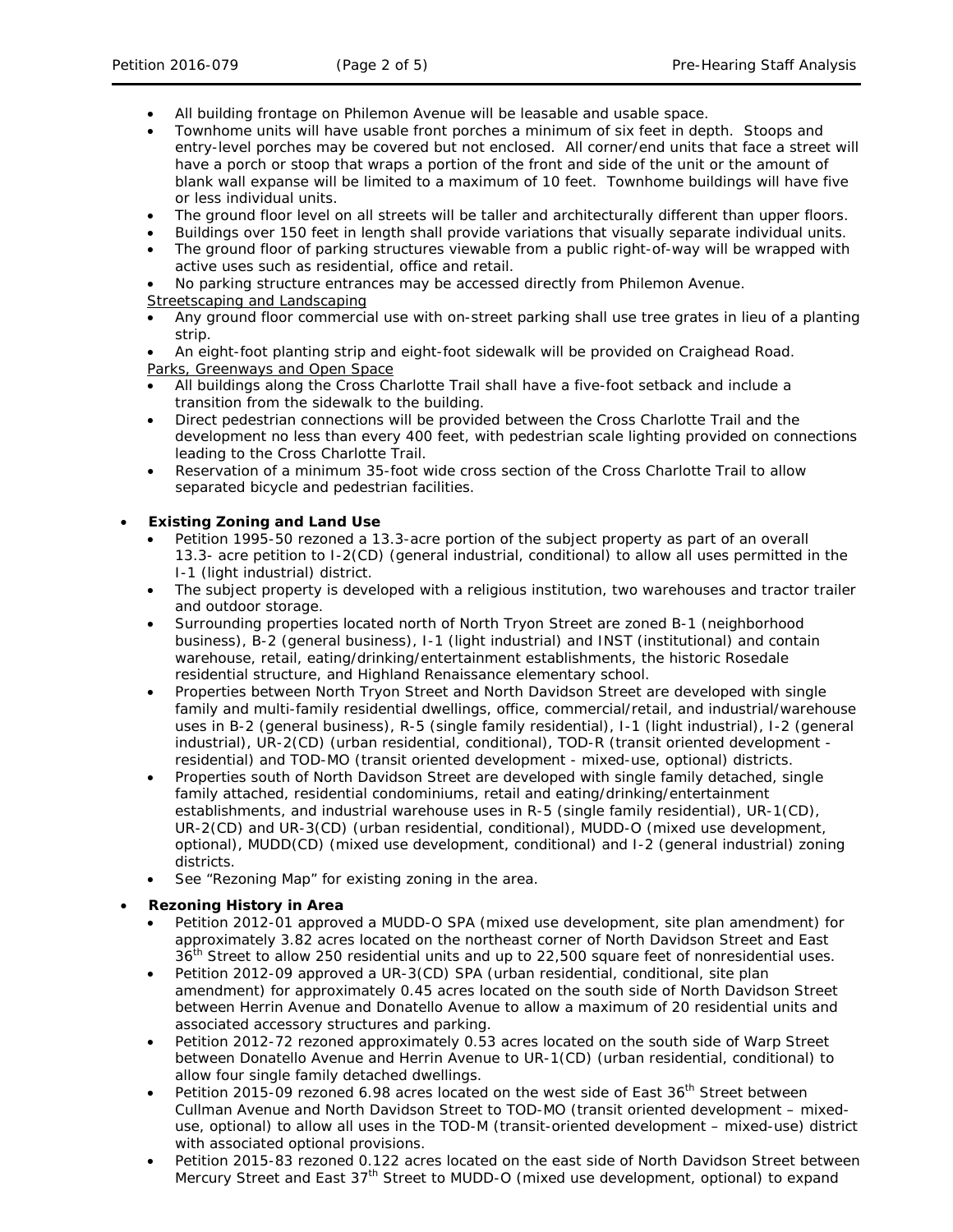and reuse an existing residential structure as either a residence or an office.

- **Public Plans and Policies**
	- The *Blue Line Extension Transit Station Area Plans* recommend transit supportive uses for the proposed site.
	- The area plan identifies the proposed alignment for the Little Sugar Creek Greenway along the north property line of the subject site.
	- The area plan also shows Philemon Avenue along the south property line, and extending west to East 36<sup>th</sup> Street.

# • **TRANSPORTATION CONSIDERATIONS**

- This site is on a collector road approximately 300 feet from a signalized intersection with a major thoroughfare. If CDOT's outstanding comments are incorporated, the Cross Charlotte Trail, Philemon Avenue, and Craighead Road bordering this site would provide direct multimodal access to the site from all sides. CDOT has significant concerns with the current site plan because it does not accommodate the cross sections needed to accomplish the connectivity and multimodal character envisioned in this area. Additionally, if CDOT's comments for the Cross Charlotte Trail are not incorporated this segment and connecting segments may encroach into the floodplain and require additional permitting that was not anticipated in preliminary design of the trial alignment.
- See Outstanding Issues, Notes 5 through 10.
- **Vehicle Trip Generation:**
	- Current Zoning:

Existing Use: 64 trips per day (based on existing 2,682-square foot religious institution and 11,135 square feet of warehouse uses)

Entitlement: 940 trips per day (based on 262,850 square feet of entitled warehouse uses) Proposed Zoning: Too many uses to determine trips per day.

**DEPARTMENT COMMENTS** (see full department reports online)

- **Charlotte Area Transit System:** No issues.
- **Charlotte Department of Neighborhood & Business Services:** No comments received.
- **Charlotte Fire Department:** No issues.
- **Charlotte-Mecklenburg Schools:** The proposed district allows a variety of uses; therefore, the impact on local schools cannot be determined.
- **Charlotte-Mecklenburg Storm Water Services:** No issues.
- **Charlotte Water:** Charlotte Water has water system availability for the rezoning boundary via existing six-inch and 12-inch water distribution mains located along East Craighead Road and an existing two-inch water distribution main located along Philemon Avenue. Sewer system availability for the rezoning boundary is via an existing eight-inch gravity sewer main located along East Craighead Road and Philemon Avenue. There is also a 24-inch sewer main located along the northern portion of the petition area and a 15-inch gravity sewer main located in the southwest portion of the petition area.
- **Engineering and Property Management:** No issues.
- **Mecklenburg County Land Use and Environmental Services Agency:** Development of this site may require submission of an asbestos Notification of Demolition and Renovation to Mecklenburg County Air Quality (MCAQ) due to possible demolition or relocation of an existing structure. A letter of notification and the required forms have been mailed directly to the petitioner by MCAQ.

Ground Water Services records indicate a contamination site(s) exist on or within 1,500 feet of the properties included in the petitions. An established Area of Regulated Groundwater Usage (ARGU) as defined by the Mecklenburg County Groundwater Well Regulations extends 1,500 feet around the contamination sites.

• **Mecklenburg County Parks and Recreation Department:** See Outstanding Issues, Note 4.

# **OUTSTANDING ISSUES**

Site and Building Design

1. Amend Note 6A under Architectural and Design Standards to state that entrances that face the trail and Philemon Avenue for ground floor units shall be provided for all units viewable from the Cross Charlotte Trail.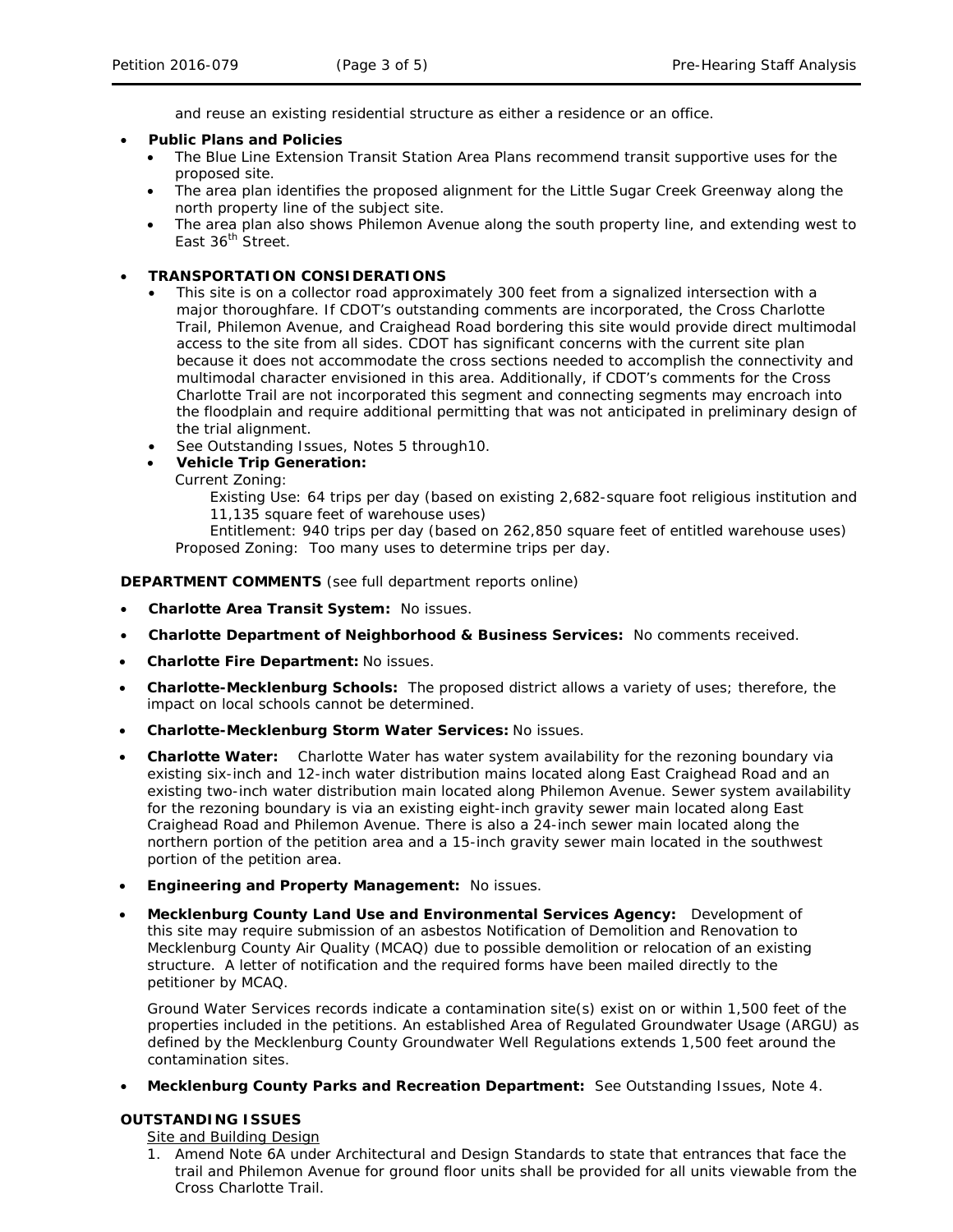2. Amend Note 6C to specify whether nonresidential uses are referred to as being leasable and usable.

**Environment** 

- 3. Show and label all areas to be dedicated or the area that will revert back to the developer in case a split trail is used.
- 4. Park and Recreation requests the petitioner dedicate and convey the 100-foot SWIM Buffer to Mecklenburg County for future greenway use. The dedication and conveyance shall occur prior to the issuance of the first Certificate of Occupancy.

Transportation

- 5. The proposed zoning district has a setback measured from an existing or proposed future curb line. The location of the future curb line for Craighead Road and Philemon Avenue is still an outstanding issue for CDOT.
- 6. CDOT requests that the petitioner revise the proposed typical section for Philemon Avenue shown on sheet RZ-2 to include on-street parallel parking and bike lane.
- 7. The petitioner should revise the site plan to add a Transportation Note stating that the final design alignment and full cross section of Philemon Avenue, as determined through coordination with the City's Engineering & Property Management Project Manager, will be accommodated on this site. A half-section is not adequate.
- 8. CDOT requests that the petitioner install the back of curb along Craighead Road in a location that adds a six-foot bike lane, on-street parallel parking, eight-foot planting strip, eight-foot sidewalk while maintaining existing centerline and travel lane width.
- 9. The petitioner should revise the site plan Greenways notes as follows:
	- a. Correct cross section label from "Little Sugar Creek Greenway" to "Cross Charlotte Trail"
	- b. Note H:
		- i. Remove "Greenway" from the second sentence.
		- ii. Add to fourth sentence: "Petitioner shall grant to the City a minimum of 35-foot wide easement…"
		- iii. Replace the fourth sentence with "The developer shall not be responsible for the maintenance of the Cross Charlotte Trail."
	- c. Note I Remove "Greenway" from the third sentence.
	- d. Replace Note J with Petitioner agrees to obtain permits for and construct an eight-foot wide pedestrian pathway and a separated 12-foot wide two-way bicycle facility within the minimum 35-foot Cross Charlotte Trail easement. The final alignment and cross section of the Cross Charlotte Trail will be determined during permitting in coordination with the CDOT's Project Manager. Specific details for partnering between the City and the Developer for this facilty will be determined during permitting.
	- e. Note K Petitioner may dedicate right of way as noted for Cross Charlotte Trail but City really only needs the public greenway/trail easement. Petitioner may change note to this effect if desired.
	- f. Remove Note M.
- 10. The petitioner should revise the site plan to add a note stating: "All transportation and greenway commitments must be completed and approved before the site's first building certificate of occupancy is issued."
- 11. Craighead Road is classified as a Collector Street and will require 36 feet of right-of-way to be dedicated from the existing center line, per the Subdivision Ordinance.
- 12. The portion of Philemon Avenue abutting the site must be constructed to an Office/Wide cross section in conjunction with development of the site.

# **REQUESTED TECHNICAL REVISIONS**

Land Use

- 13. Specify proposed uses under heading of permitted uses.
- 14. Provide additional detail on type and characteristics of leasable and usable space fronting on Philemon Avenue.

Infrastructure

- 15. Amend Note 7D under Streetscape and Landscaping to add that the curb on the other side of Craighead Road will also be built.
- 16. Amend Note 7A under Streetscape and Landscaping as follows: "Use of tree grates along Philemon Avenue streetscape shall be conditional based on coordination with the City of Charlotte."
- 17. Amend Note 9E under Parks, Greenways and Open Space to add that meter banks will be screened from public right-of-way.
- 18. Amend Note 12A under Lighting to add that pedestrian scaled lighting will be installed on Philemon Avenue and provide maximum distance between lights on each side of the street.